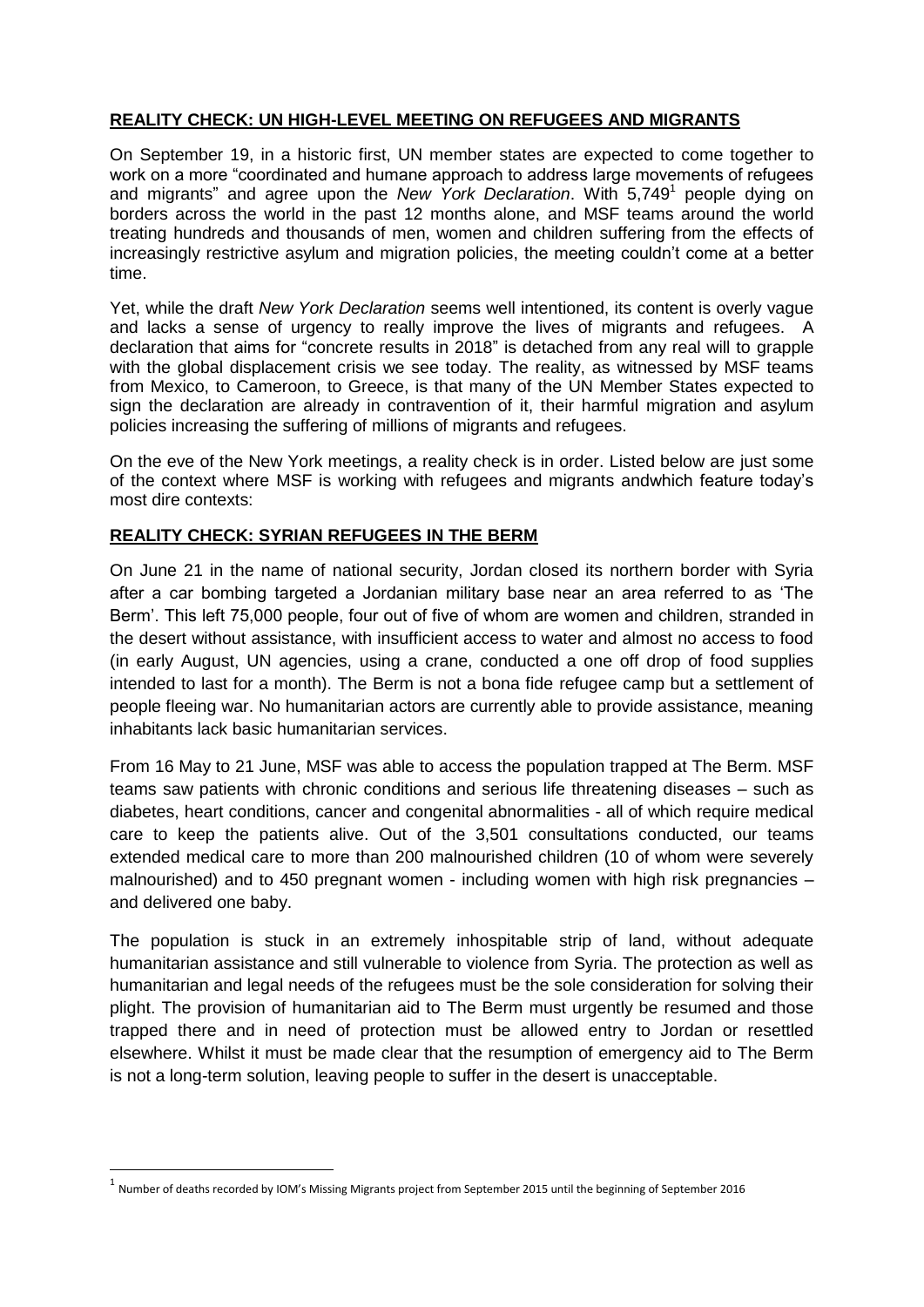## **REALITY CHECK: SOMALI REFUGEES IN DADAAB**

The sprawling Dadaab camp in Kenya is home to some 350,000 Somali refugees, making it the largest refugee camp in the world. Originally planned more than 20 years ago as a temporary camp, it has only expanded and suffered from chronic underfunding. Insecurity and violence have also plagued the camp inhabitants.

In November 2013, a tripartite agreement was signed by the governments of Kenya and Somalia and UNHCR to promote the voluntary repatriation of camp residents as security began to improve in Somalia. Yet, as security ultimately deteriorated, few people have elected to return "home". Nonetheless, as the end of the three-year agreement approaches, the Government of Kenya has communicated publicly that efforts will accelerate to return Dadaab residents to Somalia for "security, economic and environmental reasons."

Despite repeated reports that the camp residents lack sufficient water, food, and shelter, participants in focus group discussions and a household survey conducted by MSF in August 2016 indicated strongly that they would prefer to remain in Dadaab, where they feel more secure and have access to basic health services and education. Though unable to live or move freely within the confines of the camp, for most people Dadaab is superior to the instability, insecurity, and lack of basic amenities in Somalia.

In the *New York Declaration*, governments will declare that refugee camps must be an exception rather than the rule for managing refugee flows. While keeping hundreds of thousands of refugees in limbo in Dadaab is indeed hardly a long-term solution, forcing them back to Somalia is inhumane and in violation of *non-refoulement* that forbids people from being forcibly returned to places where they are in danger.

While it is evident that refugee camps are not ideal for managing protracted refugee situations, closing them should not place people in greater peril. MSF strongly opposes the Kenyan government's intention to close Dadaab. Without other feasible solutions being offered, the closure of the camp means a forcible return of refugees to Somalia which would have dramatic and life-threatening consequences for hundreds of thousands of people

### **REALITY CHECK: REFUGEES AND MIGRANTS IN LIBYA**

Since launching search and rescue operations last year in the central Mediterranean Sea, MSF teams have saved more than 34,000 people from drowning and have assisted many others. Regardless of their country of origin or their reasons for trying to reach European shores, almost everyone rescued from this stretch of water passed through Libya.

Many people report experiencing violence in Libya, while almost all rescued people report witnessing extreme violence against refugees, asylum seekers and migrants, including beatings, whippings with hoses, sexual violence, and killings. MSF medical teams on board three rescue vessels in the Mediterranean continue to treat, and bear witness to, the consequences of physical and psychological violence inflicted on men, women and, increasingly, unaccompanied children (some as young as 10 years old). Although it can be difficult to definitively identify mental trauma in the short period they are present on MSF boats, the evidence of physical violence is unmistakable, linked to inhumane detention conditions, torture, and other ill-treatment, including sexual violence.

MSF medics have seen countless examples of the abuse and brutality endured on the migratory route through Libya. They've seen a man with a week-old infected machete wound on his forearm, a young woman with a perforated eardrum caused by repeated blows to the head, men with severe swelling from being beaten in the groin, a man with a broken collarbone and extensive scarring on his back lashings he received while in detention, and a man with shattered hand bones from being hit repeatedly with a Kalashnikov rifle. Women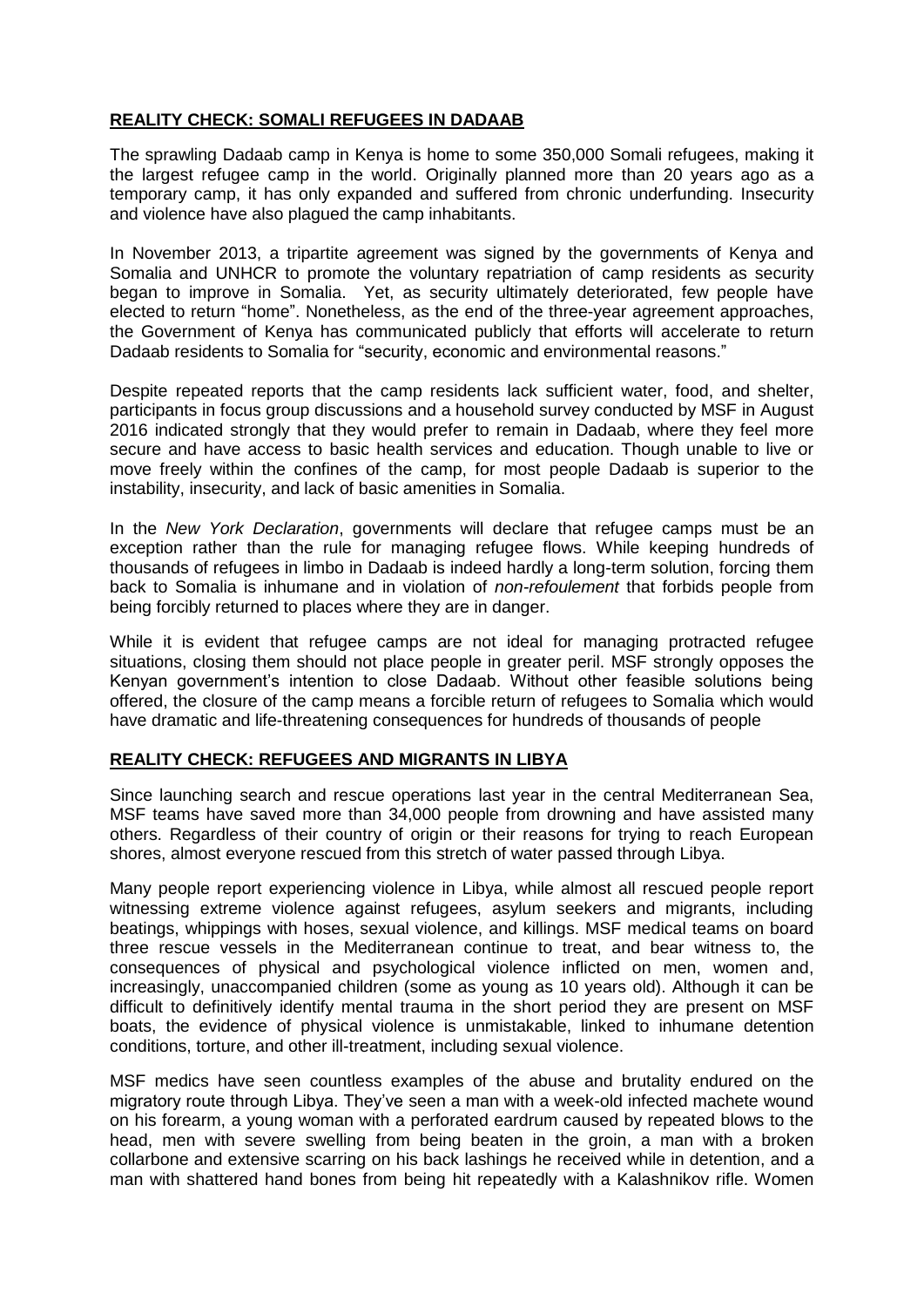have reported being raped, forced into prostitution or kept in captivity as domestic servants. They also have reported unwanted pregnancies, knocked out teeth, hands burned in fires.

### **REALITY CHECK: THE MEDITERRANEAN CROSSING**

So far this year, 3,198 people have died attempting to reach Europe. The Central Mediterranean crossing, from Libya to Italy, is almost twice as deadly as it was last year. With seemingly no political will to provide safe and legal alternatives to the deadly sea crossing, the European Union and European government policies continue to cut the safest exit routes, leaving people no other choice but to resort to overcrowded boats headed for Europe.

While the *New York Declaration* promises to strengthen search and rescue mechanisms at sea and on land, in Europe today search and rescue remains a positive side effect of border control and not a priority. Yes military and anti-smuggling operations provided by the EU Member States also rescuing migrant and refugee boats in distress but they do this by default rather than design. Establishing safe and legal routes is the only way to end deaths at sea. MSF has repeatedly called for a dedicated and proactive search and rescue mechanism to complement efforts put in place by the Italian government in the Central Mediterranean. Our experience has proven that in order to save lives, rescue operations need to be dedicated ambitious and proactively patrolling as close as possible to departure points. Yet, so far, only NGOs like MSF have responded to fill this gap.

### **REALITY CHECK: RECEPTION AND TRANSIT IN ITALY, GREECE AND THE BALKANS**

Two years into the so-called European Refugee crisis, the situation in many parts of Europe continues to be both chaotic and inhumane. In the six months since the EU-Turkey deal, signed by the 28 EU Member States who will all be present in New York, came into effect the right to seek asylum within the EU is now dangerously restricted, with thousands of people stuck at borders and denied protection, living in dire conditions and with little hope for the future.

With the approval of Member States, and in violation of the principle of *non-refoulement* men, women and children—including the most vulnerable— are pushed back and rejected at borders in Bulgaria, Serbia and Hungary without assessment of their protection needs. These people are then pushed back to inefficient asylum systems in Turkey, Serbia or Greece and forced to live in inhumane conditions.

The progressive closure of the Balkan route through Macedonia, Bulgaria, Slovenia, Croatia, Hungary has made smugglers the only option for transit within Europe. The militarization of these countries' borders has led to a staggering increase in violence. MSF data show that nearly one-in-three patients attending MSF clinics in the Balkans reported abuse and violence, including women and children. The situation became so acute at the end of August that MSF teams in Serbia were forced to refer some patients to hospitals due to the severity of their wounds. While smugglers may bear the responsibility for much of this violence, patients report that at least half is perpetrated by state authorities.

Although the *New York Declaration* promises to '*ensure a people-centred, sensitive, humane, dignified, gender responsive and prompt reception for all persons arriving,'* the reality is that in all countries, the reception system is failing to adequately provide the necessary care and services for those who have fled their homes.

Following the EU-Turkey deal, more than 13,000 people remain stuck on Greek islands , crammed into spaces meant to house 7,450 where a serious lack of basic services (including health care and water), as well as a lack of access to information and due process, is leading to high levels of tension. The mainland is not much better; the conditions in many of the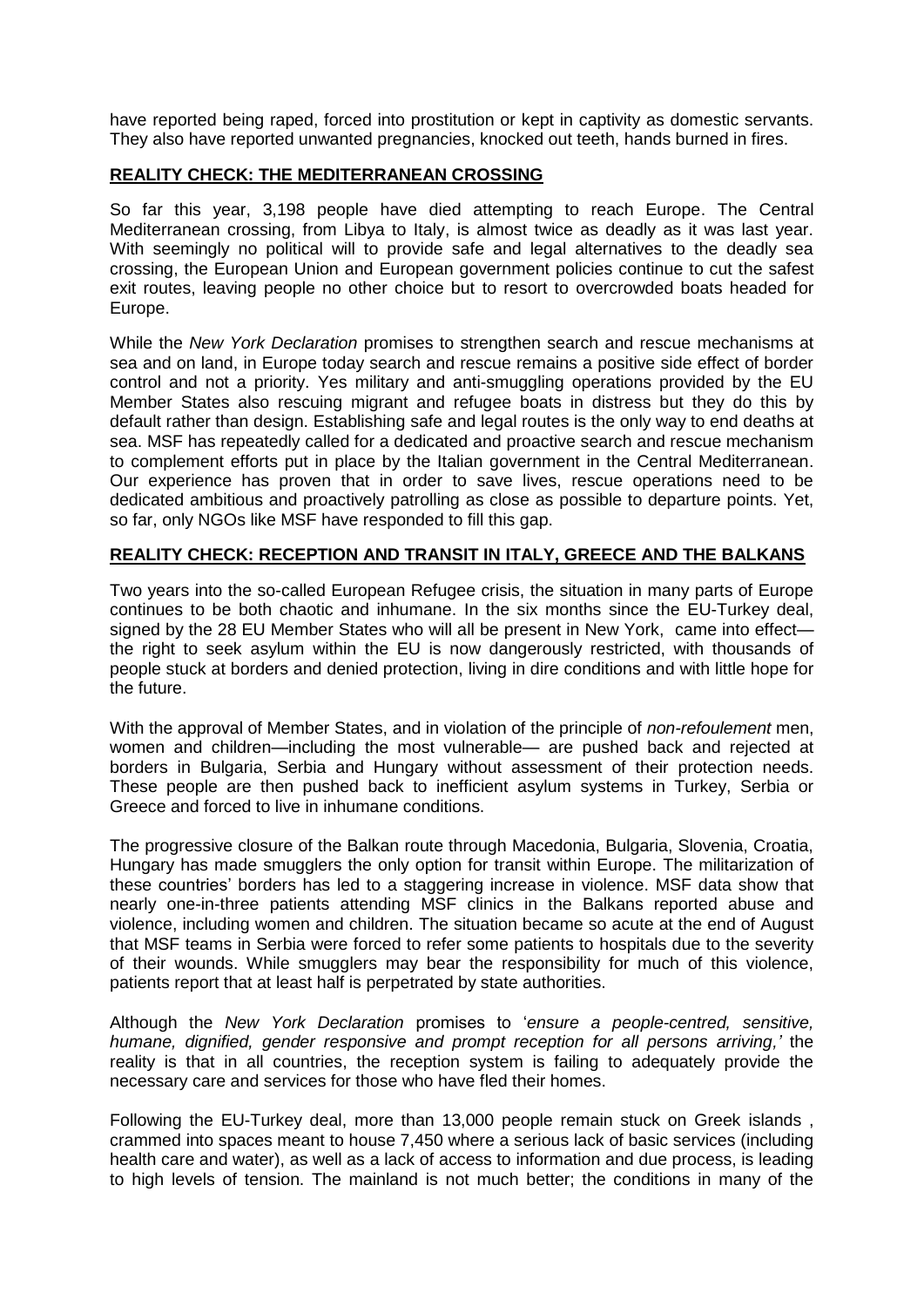camps are sub-standard with some built from harmful substances like asbestos. Around a quarter of MSF's patients on mainland Greece exhibit symptoms of depression and anxiety. In Italy, increasing numbers of people are excluded by the formal reception system and live in appalling conditions in squats and makeshift camps, with limited access to health care and other basic services.

The *New York Declaration* promises that 'the special needs of all people in vulnerable situations will be recognized,' but both Greece and Italy are woefully underequipped to provide appropriate services to vulnerable groups. For example; more than 90 percent of the minors arriving in Italy are unaccompanied – some as young as 10 years old. Not only have these children experienced and witnessed horrific events on their journeys, once in Italy they are often detained or kept in closed reception centres instead of structures that cater to the specific needs of child trauma survivors. The situation is no better in Greece.

Mental health services are rarely provided in Italy and Greece and both countries lack adapted services for victims of torture, or appropriate screening practices to locate the vulnerable. The reception systems in Italy, Greece and the Balkans also fail to properly provide for survivors of sexual violence and people with disabilities or severe medical conditions. The MSF team in Serbia, for example, identified a young Afghan woman who had developed breast cancer. After a mastectomy in Greece she was unable to stay to complete her radiation and chemotherapy treatment and relapsed in Serbia where she was living in squalid conditions waiting to cross the Hungarian border and unable to access life-saving medical care. Putting people with serious medical cases in this position contravenes the right to health care – as well as the promises to be made in the *New York Declaration*.

Despite the promises of the *New York Declaration* and the millions of Euros invested by the EU, people arriving in the European countries where MSF work do not find refuge but are instead forced to endure more hardship—detention, violence, squalid living conditions and a lack of access to basic services. European countries are collectively failing those they have promised to protect.

### **REALITY CHECK: FLEEING VIOLENCE IN LAKE CHAD**

Some 2.6 million people have been forced to flee their homes in Northeast Nigeria due to violent attacks perpetrated by Boko Haram insurgents and the military forces combatting them. Civilians pay the price of extreme violence and are left with little means to cope and little hope to rebuild their lives. Some receive assistance in refugee camps while the majority lives in precarious conditions in host communities, where resources are already limited. Some have sought refuge, or have been forcibly moved to locations where they are trapped and entirely reliant on outside assistance. High insecurity in these areas makes the provision of aid difficult, leaving people in dire condition and unmet basic living and health care needs. MSF assisting the displaced in a number of locations throughout Nigeria, Cameroon, Chad and Niger, where there is a worryingly high prevalence of epidemics and diseases related to poor living conditions, including waterborne illnesses and very high malnutrition rates.

Violence and displacement exacerbate an already dire situation in a region suffering from poverty, extreme vulnerability, food insecurity, recurring outbreaks and an almost nonexisting health system. People affected by the ongoing crisis are in urgent need of food, drinking water, shelter, health care, protection and education. This is a crisis upon a crisis.

Today, people are stranded—with no certainty of going back to their homes or the ability to rebuild their lives in an environment where they can raise their children in safety and dignity.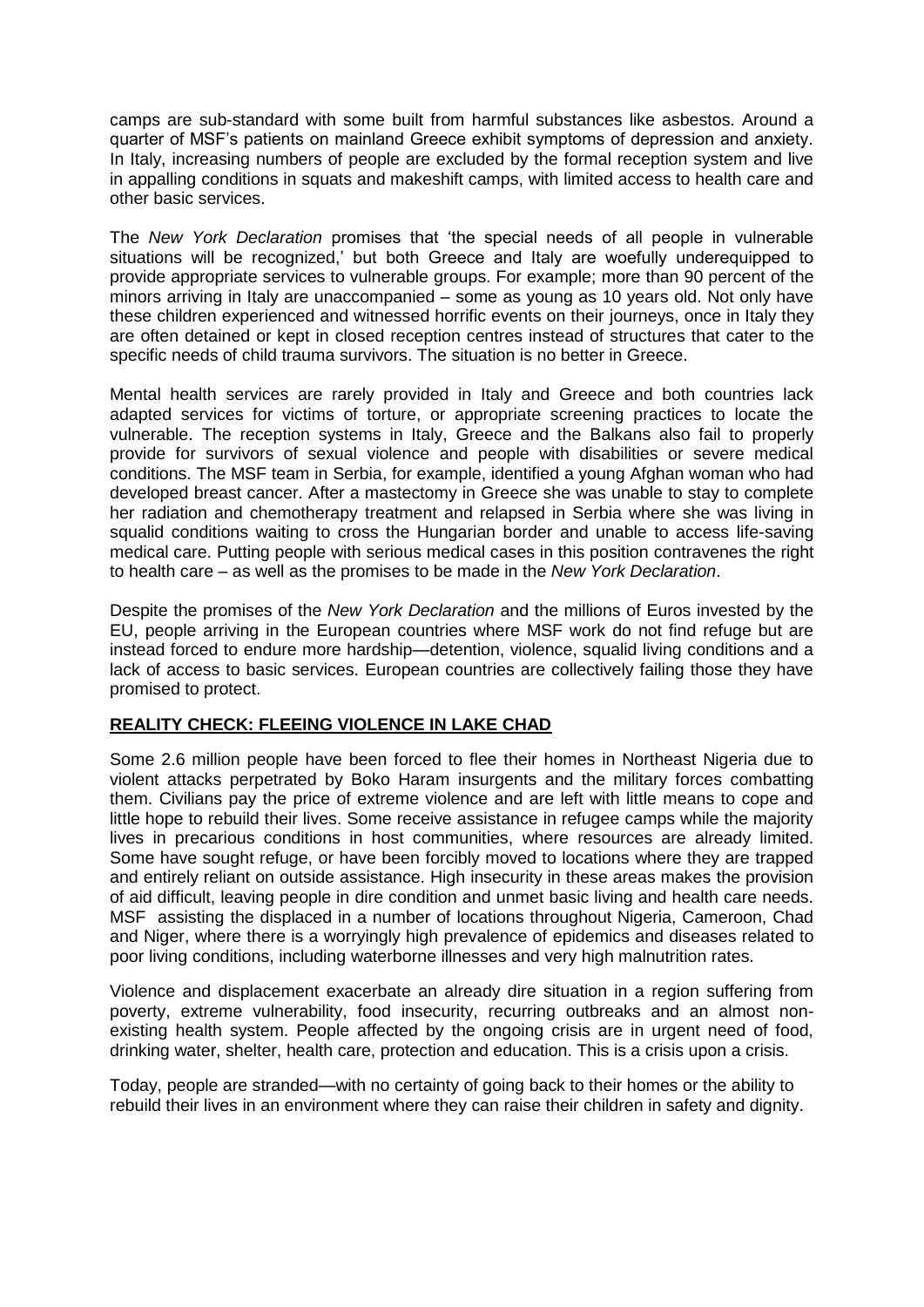### **REALITY CHECK: VICTIMS OF VIOLENCE AND ASYLUM SEEKERS FROM CENTRAL AMERICA IN MEXICO AND THE U.S.**

Every year, an estimated 300,000 people flee violence and poverty in El Salvador, Honduras and Guatemala (Northern Triangle of Central America or NTCA) and enter Mexico with the hope of reaching the United States. The violence people experience is not unlike that in war zones around the world. Murders, kidnappings, threats, recruitment by non-state armed actors, extortion and forced disappearance are the daily burden of thousands who live in areas de facto controlled by gangs and criminal groups. Sixteen percent of the NTCA patients cared for by MSF teams in Mexico mentioned direct attacks as the main reason for fleeing their country, while as much as 41 percent decided to leave after receiving individual threats.

Populations from Central America entering clandestinely into Mexico are systematically exposed to further episodes of violence across the country. According to MSF data, 68 percent of the migrant population cared for by MSF teams reported being victims of violence during their transit towards the United States. One third of the women had been sexually abused. The consequences of violence on mental health and the ability to reach out for assistance are striking: 47 percent of the victims reported being psychologically affected by the violence they were subjected to or witnessed. A large majority of the migrants (59 percent) affected by violence did not seek any assistance during the transit through Mexico despite self-identified needs, mainly because of fear for their security, retaliation or deportation. There is no doubt that Mexican laws affording the right to healthcare of every individual in its territory—independent of their administrative status— is not respected in practice.

Programa Frontera Sur, implemented in Mexico with the financial support of the United States, exposes victims of violence in Central America to additional violence, and systematically deprives this population of the asylum and protection mechanisms they need. Despite an already existing framework for refugee claims for victims of organized gangs, only 0.5 percent of people fleeing Honduras and El Salvador have been granted asylum status in Mexico. In 2015, the government of Mexico deported 150,000 people from El Salvador, Guatemala and Honduras, a 44 percent jump over the previous year. The plight of those who reach the United States is equally worrying. Those caught by migration authorities who make an asylum claim are held in detention centers to await asylum hearings before a judge. Very few are granted asylum.

Despite legitimate fear for their lives, people from central America fleeing violence are systematically deported from Mexico and U.S. to their country of origin in what constitutes a violation of the principle of *non-refoulement*. Lack of access to healthcare, protection and humanitarian assistance for the population fleeing violence in Central America must be regarded as a collective failure of the states in the region.

### **REALITY CHECK: ROHINGYA PEOPLE IN SOUTH EAST ASIA**

For years Rohingya people in Myanmar have had no option but to use smugglers in order to flee persecution. As a stateless minority, there is no other way for them to leave the country and although departures have fallen following a crackdown on smuggling networks, some continue to try. In Rakhine state, Rohingya people are subjected to severe movement restrictions – both those living in displacement camps and those living in their own villages– that have severely limited their access to healthcare for years and continues to do so. Outside of displacement camps, MSF is one of their only options to access basic healthcare.

Many Rohingya people have fled to Bangladesh, where up to half a million are currently living, but most do not have formal refugee status and instead exist in a kind of legal limbo. This makes it extremely difficult for them to access health facilities, support services or